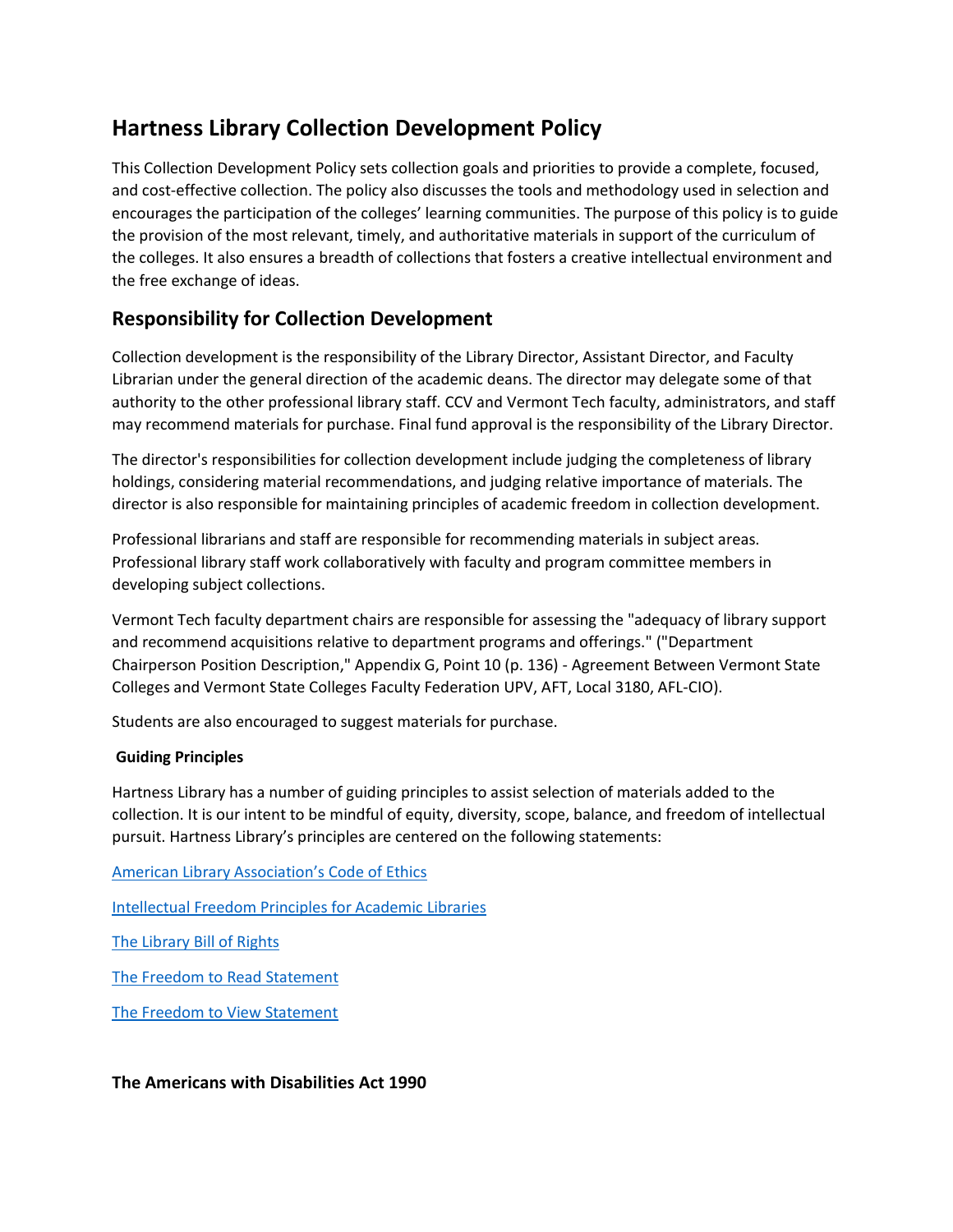Hartness Library is committed to supporting students with disabilities in making maximum use of the information resources available through electronic resource orientation, provision of safe building access, mechanical aids, and assistance in book retrieval.

## **Strategies for Collection Development**

Hartness Library uses a collaborative approach to collection development that employs the following strategies:

#### **College curriculum**

- Faculty and academic staff recommendation
- Student recommendation
- Course descriptions

#### **Usage statistics**

- Electronic resource usage including eBooks
- Interlibrary loan requests
- Circulation of print and media resources

#### **Structured selection**

- Academic reviews including Choice online reviews and Doody's reviews
- Awards from professional, academic, literary, and other non-profit organizations
- Book reviews
- Annual bibliographies

## **General Selection Criteria**

While many factors are considered when developing and maintaining the collection, the general criteria includes:

- Curriculum and instructional support
- Quality of content, literary merit, and format
- Demand
- **•** Timeliness
- Favorable reviews
- Permanence and lasting value
- Authority: author and publisher
- Scope
- Coverage in indexes
- Physical quality
- Frequency of interlibrary loan requests for similar subject materials
- Whether material is owned by other VSC libraries
- Strength of holdings of materials on similar subjects
- Cost
- Balance in the collection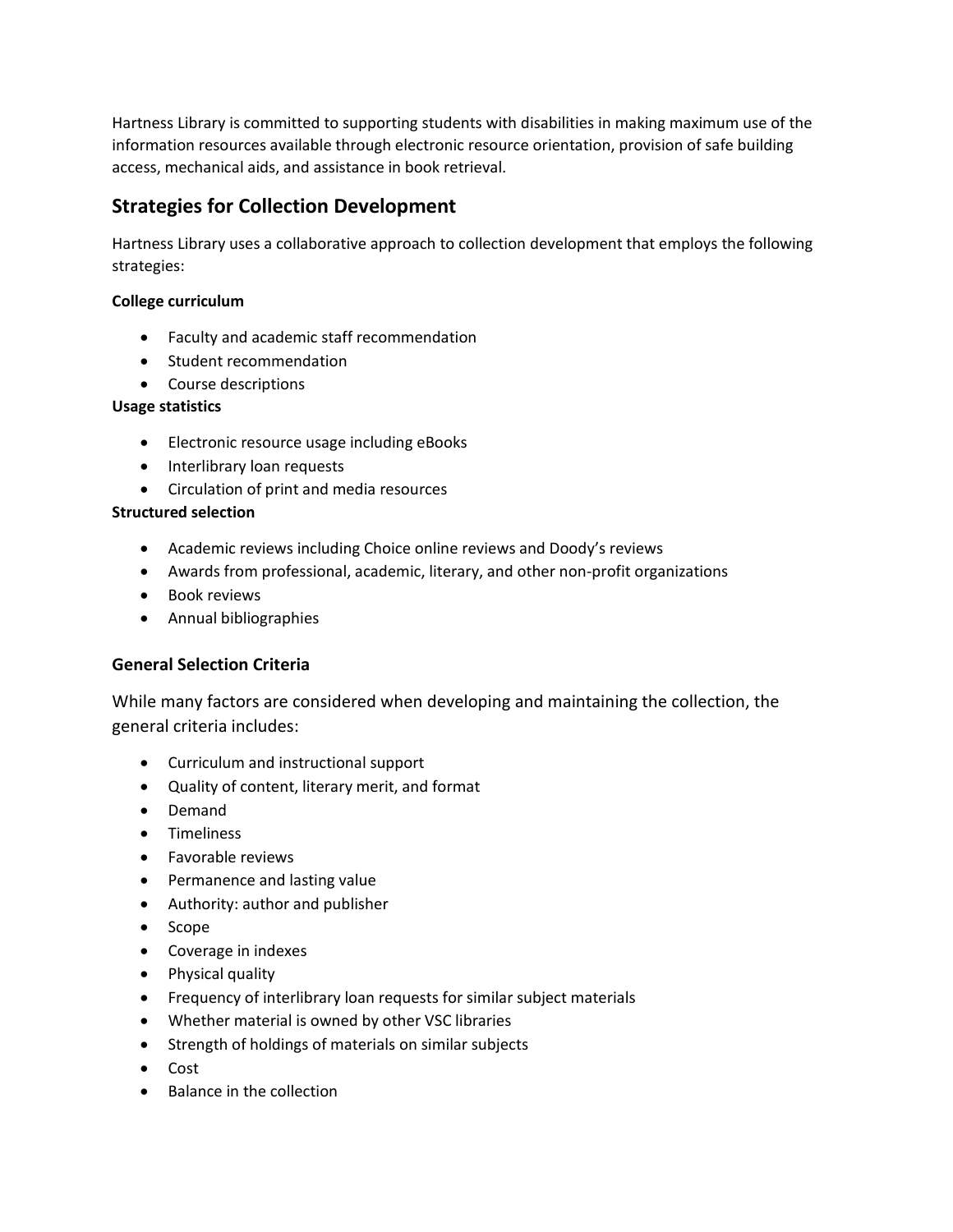Format

## **Formats**

Hartness Library will acquire a title in the most appropriate format needed to support the curriculum. Librarians will continually review the availability of print and digital resources to ensure the best access to materials at the lowest cost. A title will normally not be acquired in both print and digital form, unless a specific need arises to carry the title in both forms.

## **Books & eBooks**

Hartness Library will maintain an academically appropriate and diverse collection of books in both print and electronic format to best accommodate the needs of all students. Acquisition decisions are also influenced by the holdings of other VSC libraries and the ease with which patrons can borrow books that they need for research purposes. With few exceptions, the library acquires only English language resources.

#### **Reference materials**

Hartness Library will maintain a current, authoritative, and broad-scoped reference collection in appropriate format which may include print and electronic resources to provide users with background information, statistics, directories, guides, etc. Reference material will be selected by reference librarians based on daily contact with library users and knowledge of the collection. All selections will be approved by the director.

## **Periodicals**

Most periodicals are purchased in electronic format as part of subscription databases from database aggregators. Careful attention is given to selection of print periodicals because they are ongoing purchases and require special space, maintenance, and access considerations. Criteria for print purchase include those listed in the general criteria above, in addition to the following considerations:

- Accessibility: Indexed in standard indexes accessible by the library
- Format and cost
- Availability online in a database
- Availability of institutional electronic access with print purchase

## **Electronic Resources**

The Hartness Library will continue to seek further efficiency in collaboratively developing digital collections with the other VSC libraries and through regional and national consortia, such as the Vermont Consortium of Academic Libraries, the Online Computer Library Center (OCLC), the Westchester Academic Library Directors Organization (WALDO), and the Vermont Department of Libraries.

Each year the Library Director and Assistant Director will collect and review usage on all electronic resources. Regular trials of new databases are also reviewed by professional staff. Criteria for purchase include those listed in the general criteria above, in addition to the following considerations: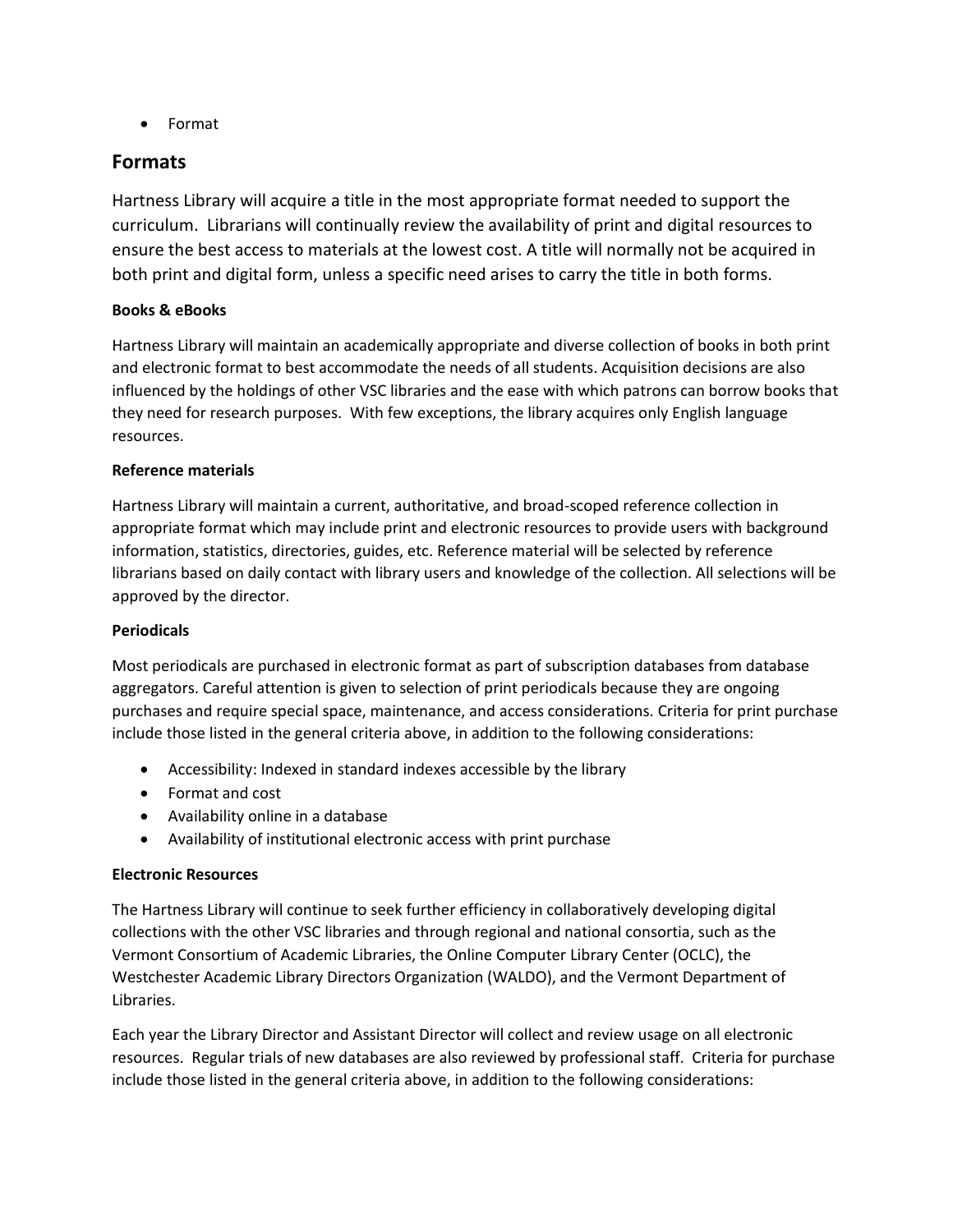- Ease of use
- Flexibility of search features
- Availability of full-text or streamed video in appropriate formats
- Coverage of core resources in the discipline
- Duplication in other electronic and print resources
- Compatibility with other electronic products
- Licensing conditions, such as permission for remote access through a proxy server
- Consortial options for purchase
- Reliability of vendor and vendor customer service record
- Circulation of print and media resources
- Annual bibliographies

## **Fund Allocation**

Strategies for fund allocation will be determined each fiscal year by the Library Director in consultation with the Assistant Library Director and the Faculty Librarian. The allocation of funds to support programs is based on curricular need, not student enrollment levels. Some fields, such as healthcare and new technologies, require the continual addition of new resources and removal of dated material. Other fields, such as literature and history, require less continual rotation.

Finally, many purchases support multiple programs, making definitive fund allocation by academic program impossible. English language, mathematics, business, science, and reference materials support many curricular areas.

## **Material Requests & Textbooks**

Faculty, instructors, students, and staff are encouraged to make suggestions for additions to the collection. Curricular need is a top priority in determining which materials are acquired. Items that are required for all students in a class, which may include textbooks, novels or class workbooks, are not acquired by the library. Recommendations for supplemental textbook materials not intended to be supplied to each student in the class, will be acquired according to the general criteria for that format.

## **Library Gift Policy**

The Hartness Library welcomes gifts of books, and other items, as well as donations of money designated for the purchase of library materials. Over the years, these gifts from faculty, students and private donors have significantly enhanced the library and helped to develop our collections.

#### **Acceptance Guidelines**

The library accepts gifts that enhance our collections and fit within our collection development policy. The library does not accept:

- Materials that are not in good physical condition, e.g., contain mold or mildew, tears, stains, water damage or are in any way impaired in a manner that results in limited or restricted use. These are potentially harmful to existing collections.
- Large museum type artifacts. Such items cannot be accommodated by the Library.